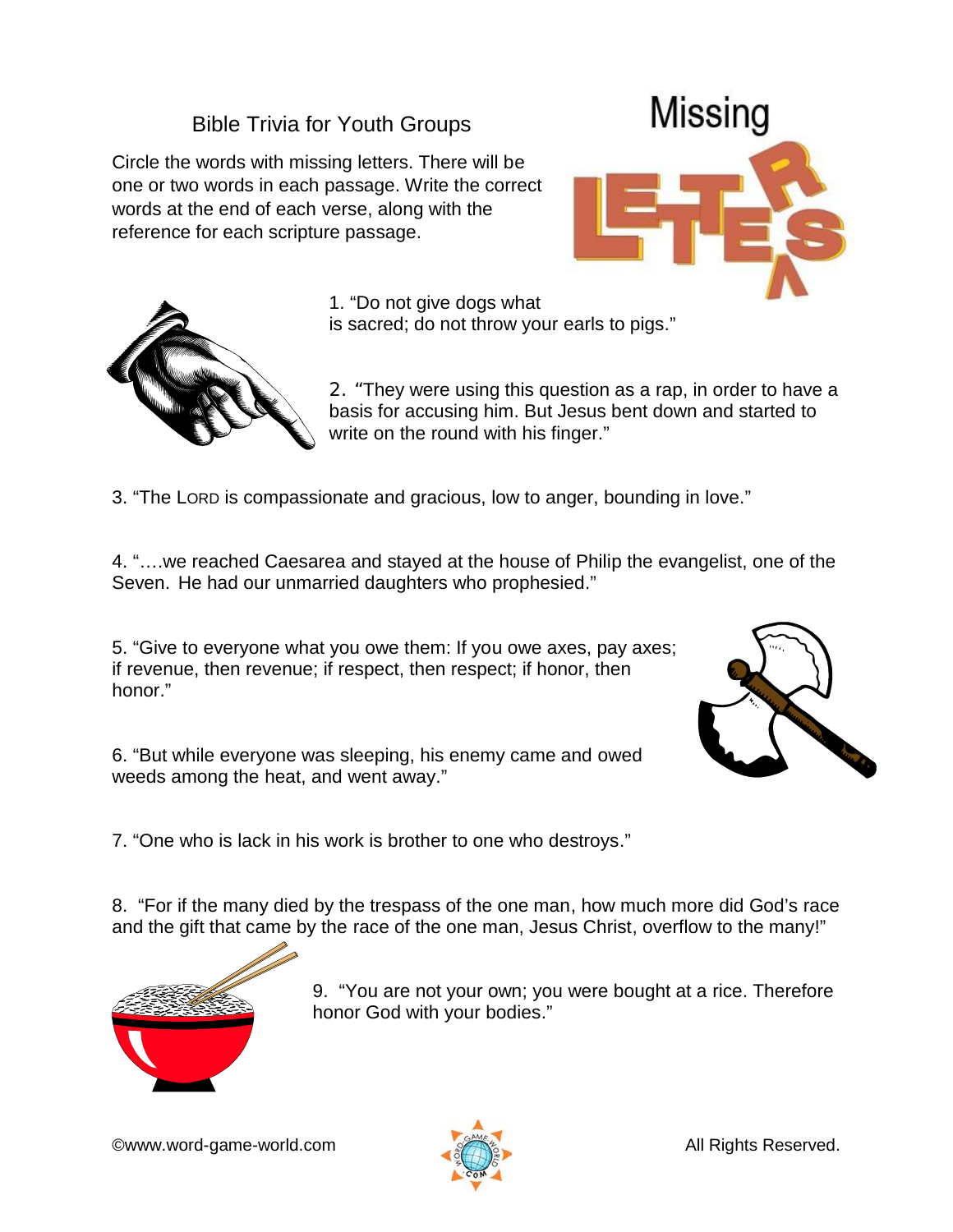10. "For the word of God is alive and active. Sharper than any double-edged word, it penetrates even to dividing soul and spirit, joints and arrow; it judges the thoughts and attitudes of the heart."



11. "you also, like living tones, are being built into a spiritual house to be a holy priesthood, offering spiritual sacrifices acceptable to God through Jesus Christ."



12. "I am the vine; you are the ranches. If you remain in me and I in you, you will ear much fruit; apart from me you can do nothing."

13. "The air on his head was white like wool, as white as now, and his eyes were like blazing fire."

14. "So he traveled throughout Galilee, reaching in their synagogues and driving out demons."

15. "How then can a mortal be righteous before God? How can one born of woman be pure? If even the moon is not right and the tars are not pure in his eyes, how much less a mortal, who is but a maggot a human being, who is only a worm!"